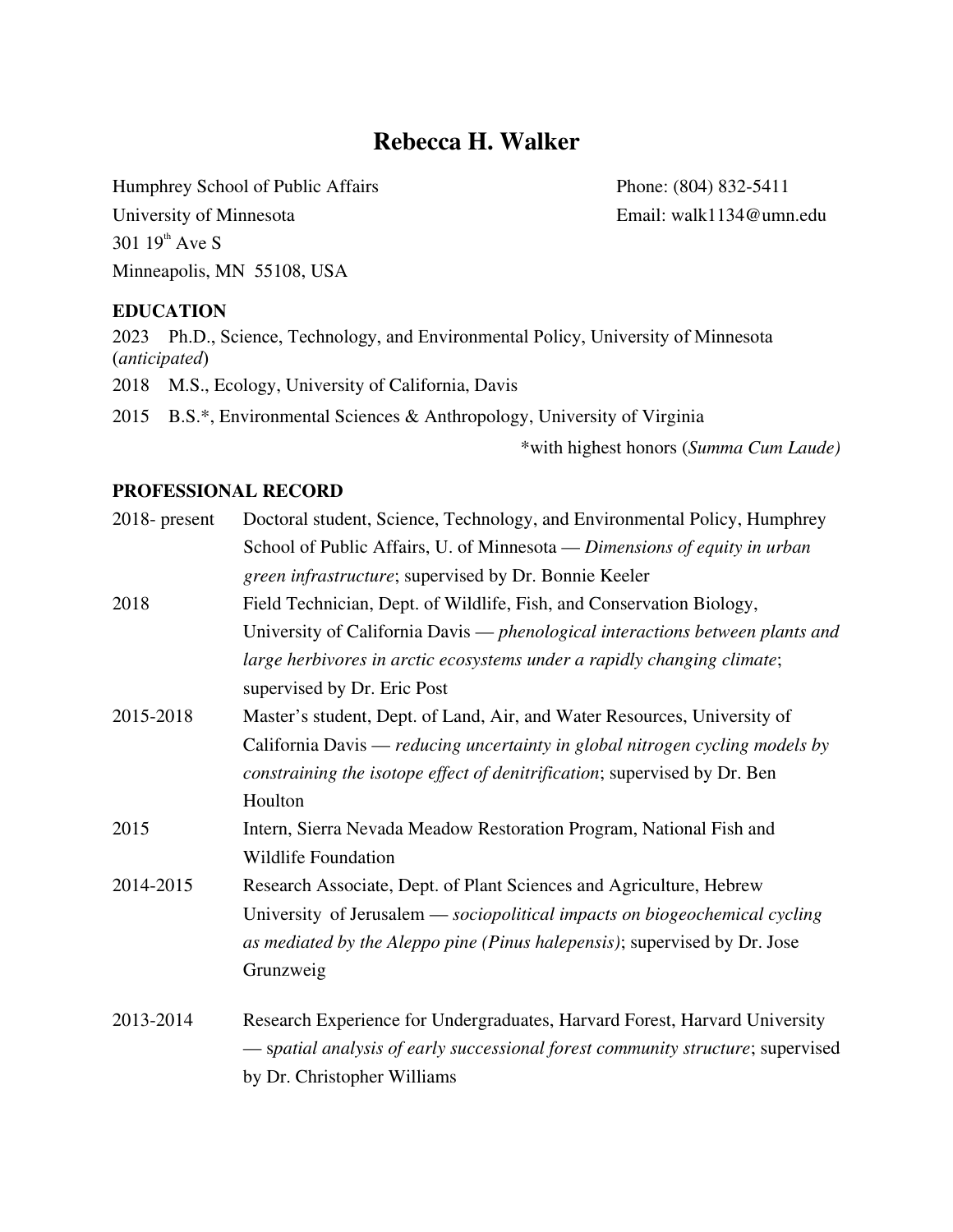| 2012-2013 | Research Assistant, Dept. of Environmental Sciences, University of Virginia —    |
|-----------|----------------------------------------------------------------------------------|
|           | controls on nitrogen cycling through forest succession; supervised by Dr.        |
|           | Howard Epstein and Dr. Aaron Mills                                               |
| 2012      | Field Technician, Smithsonian Conservation Biology Institute, Front Royal,       |
|           | Virginia — quantification of carbon sequestration in temperate old-growth        |
|           | <i>forests</i> ; supervised by Dr. Jonathan Thompson                             |
| 2012      | Lab Technician, Dept. of Environmental Sciences, University of Virginia —        |
|           | significance of dust inputs to the tropical forest phosphorous cycle; supervised |
|           | by Dr. Deborah Lawrence                                                          |
| 2011      | Intern, Land Protection and Revitalization Office, Virginia Department of        |
|           | <b>Environmental Quality</b>                                                     |

# **RESEARCH INTERESTS**

urban environmental planning, urban sustainability policy, intersections of environmental justice and housing justice; urban ecology and green infrastructure; urban political ecology; green gentrification; community-engaged research

# **HONORS and AWARDS**

Human in the Data Graduate Fellow, Univ. of Minnesota (2020) Interdisciplinary Doctoral Fellowship, Univ. of Minnesota [*declined*] (2020) CREATE (Co-Developing Research and Engaged Approaches to Transforming Environments) Doctoral Fellow, Univ. of Minnesota (2018-9) National Sustainability, Environmental Achievement, and Leadership Award (2018) National Science Foundation Graduate Research Fellow (2017-22) National Science Foundation East Asia and Pacific Summer Institute Fellow (2017) Graduate Group in Ecology Fellowship, Univ. of California, Davis (2017) Outstanding Student Presentation, School of Advanced Science on nitrogen cycling, environmental sustainability, and climate change, Sao Pedro, SP Brazil (2016) Ecology Student Endowment, Graduate Group in Ecology, Univ. of California, Davis (2016) Mahlon G. Kelly Prize in Ecology, Dept. of Environmental Sciences, Univ. Virginia (2015) Raven Society Member (academic honor society), University of Virginia (2014) E.B. Phillips Memorial Scholarship (2014) Undergraduate Interdisciplinary Award, Dept. of Environmental Sciences, Univ. Virginia (2014)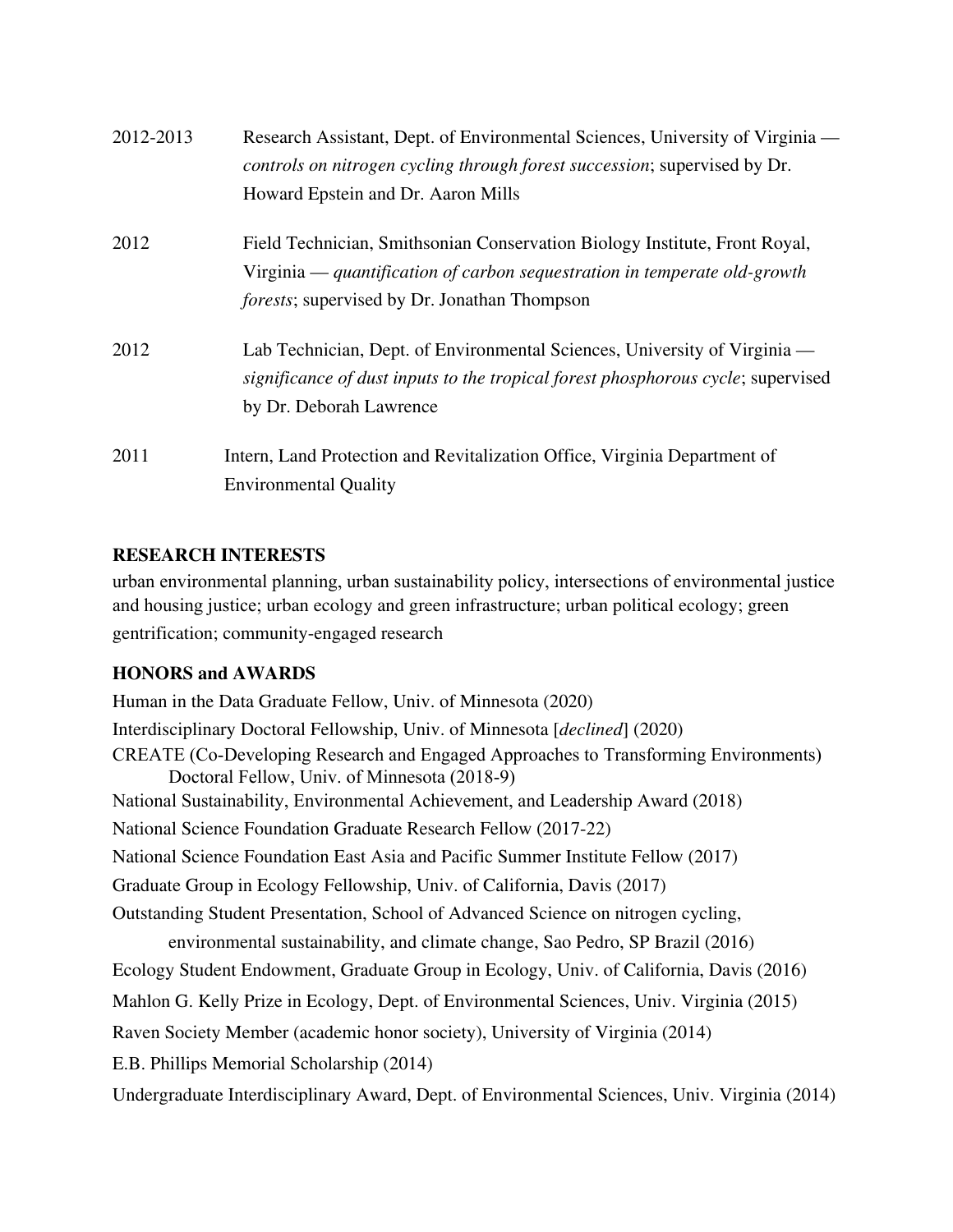Thomas Jefferson Soil and Water Conservation District Scholarship (2013) Fary Memorial Scholarship (2011) College Science Scholar, University of Virginia (2011-15) Echols Scholar, University of Virginia (2011-15)

### **PROFFICIENCIES**

Research Skills: research design and implementation | academic writing | qualitative interview skills | analysis of quantitative data | policy analysis | community-engaged research methods Analytical Skills: environmental data analysis including climatic, air and water quality, hydrological, carbon and nutrient fluxes | data management and statistical analysis using Excel | statistical analysis using R and Matlab | geospatial analysis and data modeling using  $R \mid$ geospatial analysis using ARCGIS and QGIS | remote sensing techniques | analysis of qualitative data using NVivo and Atlas software

Personnel Management: Adept at managing research teams in the field, laboratory, and analytical stage of research. Teams managed have ranged from one to 21 research assistants.

#### **RESEARCH GRANTS**

- Critical cartography for urban environmental planning, University of Minnesota, Institute on the Environment, *Mini Research Grant,* PI, 06/01/2020 – 12/31/2021, \$3,000
- Constraining the isotope effect of denitrification to improve global models of N fluxes, National Science Foundation, *East Asia and Pacific Summer Institute*, PI, 02/01/2017 – 02/01/2018, \$10,988.81
- Estimates of nitrogen gas loss via an isotopically-constrained model, University of California, Davis, Department of Land, Air, and Water Resources, *Henry A. Jastro Graduate Research Award*, PI, 06/01/2017 – 06/01/2018, \$3,000
- Lab and field estimates of isotopic fractionation during denitrification, University of California, Davis, Department of Land, Air, and Water Resources, *Ecology Student Endowment*, PI, 06/01/2016 – 06/01/2017, \$2,500
- Analysis of feedbacks between phosphorous dust deposition and canopy cover in dry-tropical forests, UVA College Science Scholars Program, Semester Research Grant, Co-I, 1/1/2012 - 5/1/2012, \$1,200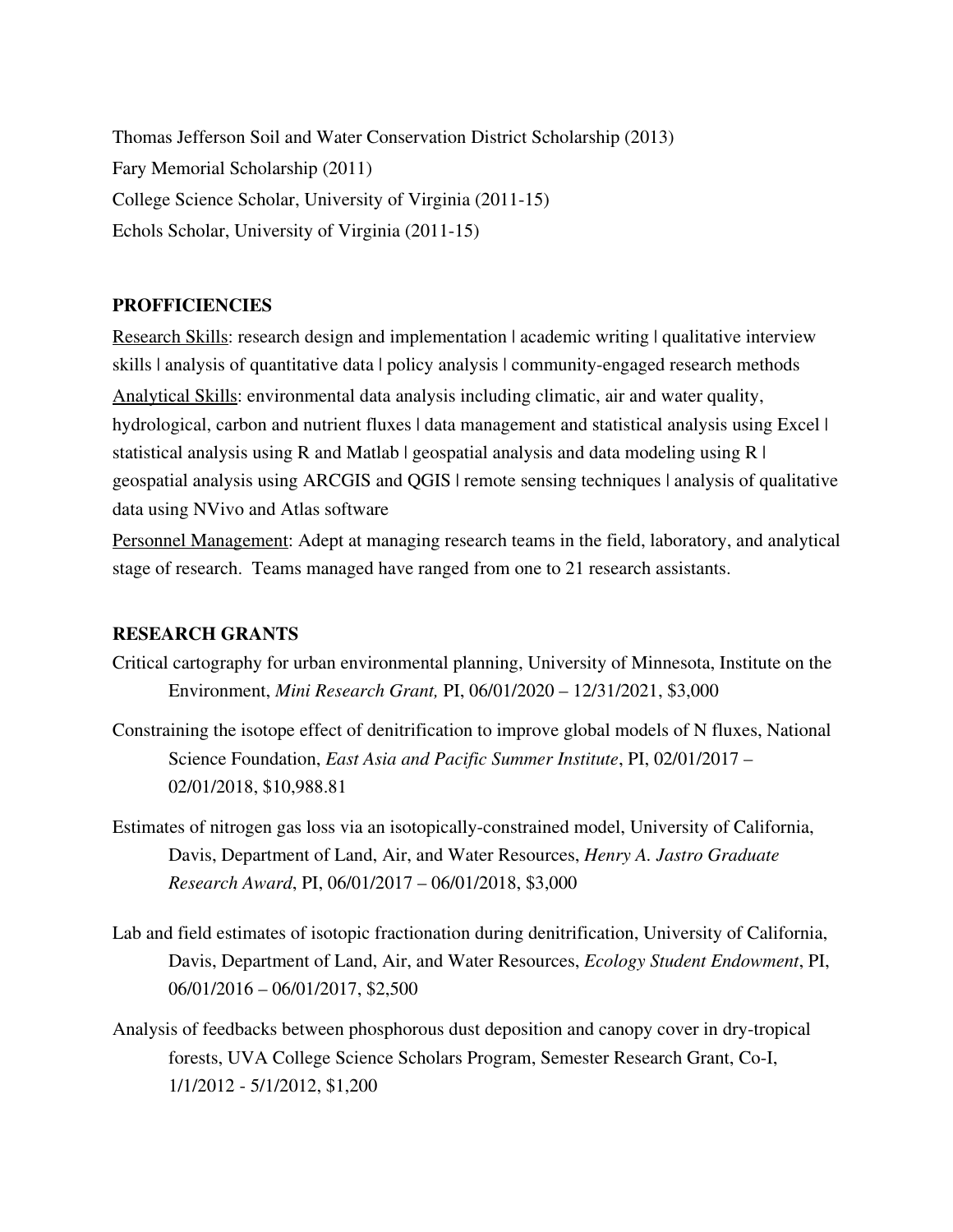- Comparison of nitrogen cycling between old growth and secondary growth forests in the Mid-Atlantic, UVA college of Arts and Sciences, *Travel Award*, PI, 11/01/14 - 1/1/15, \$1,500
- Social ecology of the Israeli landscape: a multi-disciplinary analysis, The Raven Society, *Raven Society Research Fellowship*, PI, 04/15/14 - 04/15/15, \$2,500
- Naturalizing a nation: ecological implications of Israeli state formation, UVA College of Arts and Sciences, Small Research Grant, PI, 03/15/14 - 09/01/2014, \$750
- Social ecology of the Aleppo pine (*Pinus halepensis*) in Israeli state formation, UVA Center for Undergraduate Excellence, Harrison Undergraduate Research Award, PI, 11/15/13 - 4/15/15, \$3,000
- Spatial analysis of early-successional, temperate forest community structure, UVA College of Arts and Sciences, Travel Award, PI, 11/15/13 - 1/15/14, \$1,100
- Quantifying nitrogen cycling in Eastern deciduous old growth forests through field measurements, UVA College Science Scholars Program, Summer Research Grant, PI, 5/15/2012 - 8/15/2012, \$5,000

#### **PUBLICATIONS**

- **Walker, R. H.**, H. E. Epstein, J. McGarvey, and A. L. Mills. Variability in organic horizon nitrogen pools driven by regional-scale factors -- not forest succession. (2015). *The Oculus, The Virginia Journal of Undergraduate Research*. 13: 57-79.
- **Walker, R. H.**, S. S. Perakis, and B. Z. Houlton. Reaction kinetics determine isotope effect expression by terrestrial denitrification. (2019), *Ecological Applications. In submission.*
- Bremer, L., B. Keeler, **R.H. Walker,** B. Vira, P. Pascua. Nature-based Solutions, Sustainable Development, and Equity. (2020). *In submission.*
- Keeler, B. L., Derickson, K. D., Waters, H., & **Walker, R.H.** (2020). Advancing Water Equity Demands New Approaches to Sustainability Science. *One Earth*, *2*(3), 211-213.

#### **PRESENTATIONS and TALKS**

Walker, R. H., B.L. Keeler. M.R. Klein. *Popular Education through Mapping for Environmental and Racial Justice in Minneapolis*, Anti-Green Gentrification Toolkit Showcase, Minneapolis, MN. 2020.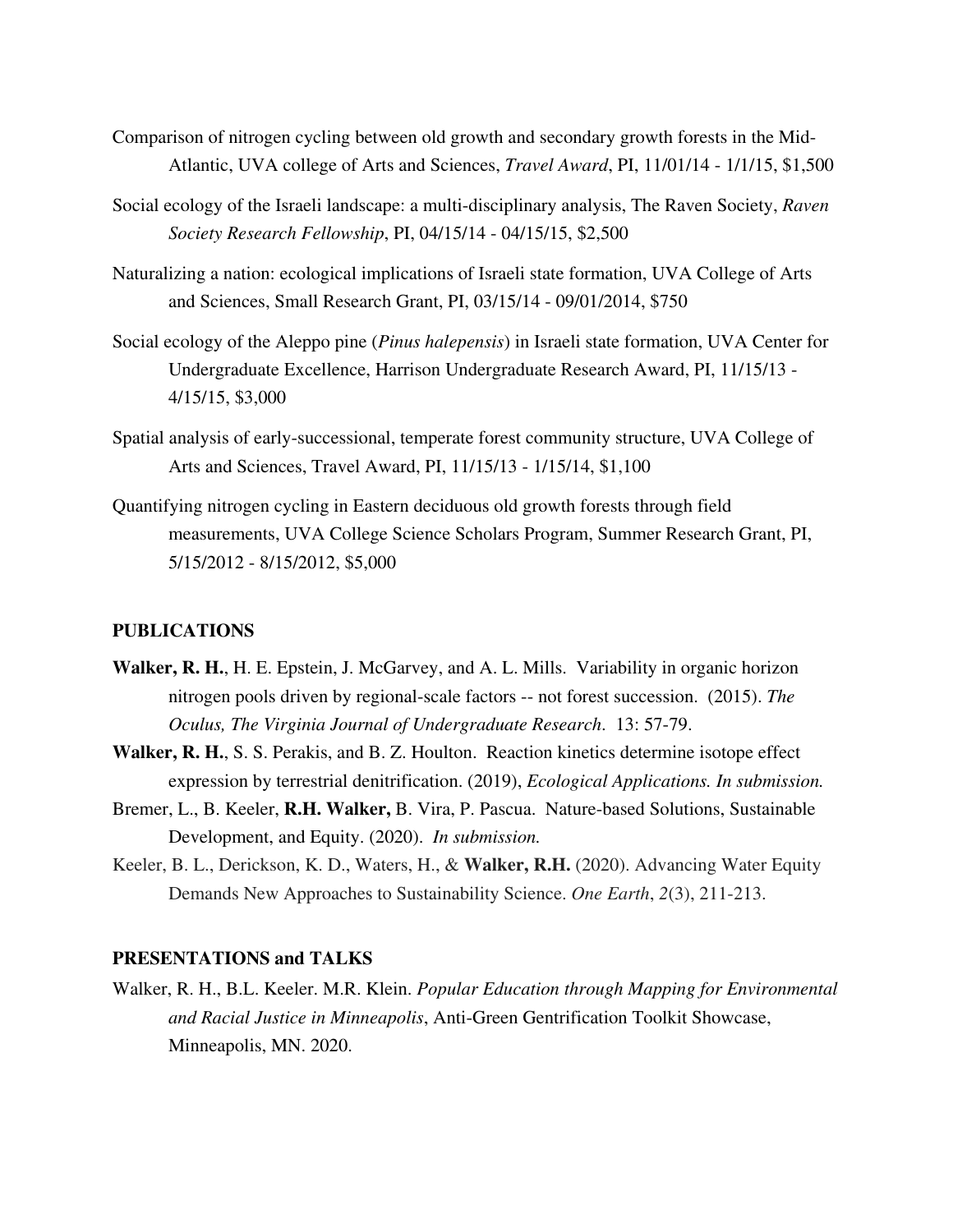- Walker, R. H., B.L. Keeler. M.R. Klein. *Sharing the Benefits of a Greening City*, National Science Policy Symposium, Madison, WI. 2019
- Walker, R. H., B.Z. Houlton, E. Bai, Y.P. Wang. *Accounting for isotopic under-expresison increases gasesous nitrogen losses from the terrestrial biosphere* (oral presentation), American Geophysical Union 2018 Fall Meeting, Washington D.C., 2018
- Walker, R. H., B.Z. Houlton, Y.P. Wang. *Estimates of Nitrogen Gas Loss via an Isotopically-Constrained Model*, Geochemical Society Goldschmidt 2017, Paris, IDF France. 2017
- Walker, R. H. and B.Z. Houlton. *Constraining Isotope Effect of Denitrification to Improve Global Models of N Fluxes*, School of Advanced Science on nitrogen cycling, environmental sustainability, and climate change, São Pedro, SP Brazil. 2016
- Walker, R. H., B.Z. Houlton, S. S. Perakis. *Isotopic Expression of Soil Denitrification Across Gradients in Carbon and Nitrogen Availability*, American Geophysical Union 2016 Fall Meeting, San Francisco, CA. 2016
- Walker, R. H., F. H. Damon, J. M. Gruenzewig. *Nature, History, and Nationalism in Israel*. Center for Undergraduate Excellence Research Symposium (invited talk), Charlottesville, VA. 2015
- Walker, R. H., F. H. Damon, J. M. Gruenzewig*. Nature, History, and Nationalism in Israel*. University of Virginia, President's Symposium at Public Day, Charlottesville, VA. 2015
- Walker, R. H., H. E. Epstein, J. McGarvey, A. L. Mills, J. Thompson. *Comparison of soil nitrogen between secondary and old growth forests of the Mid-Atlantic*, American Geophysical Union 2014 Fall Meeting, San Francisco, CA. 2014
- Walker, R. H., H. E. Epstein, J. McGarvey, and A. L. Mills. *Variability in organic horizon nitrogen pools driven by regional-scale factors -- not forest succession*, College Science Scholars 2014 Research Symposium (invited), Charlottesville, VA. 2014
- Walker, R. H., H. E. Epstein, J. McGarvey, and A. L. Mills. *Comparison of soil nitrogen between secondary and old growth forests of the Mid-Atlantic*, Dept. of Environmental Science 2014 Undergraduate Thesis Symposium, Charlottesville, VA.
- Walker, R. H., C. A. Williams, R. G. MacLean, H. E. Epstein, and M. E. Vanderhoof. *Spatial analysis of early successional, temperate forest community structure*, Virginia Energy and Sustainability Conference, Richmond, VA, 2014.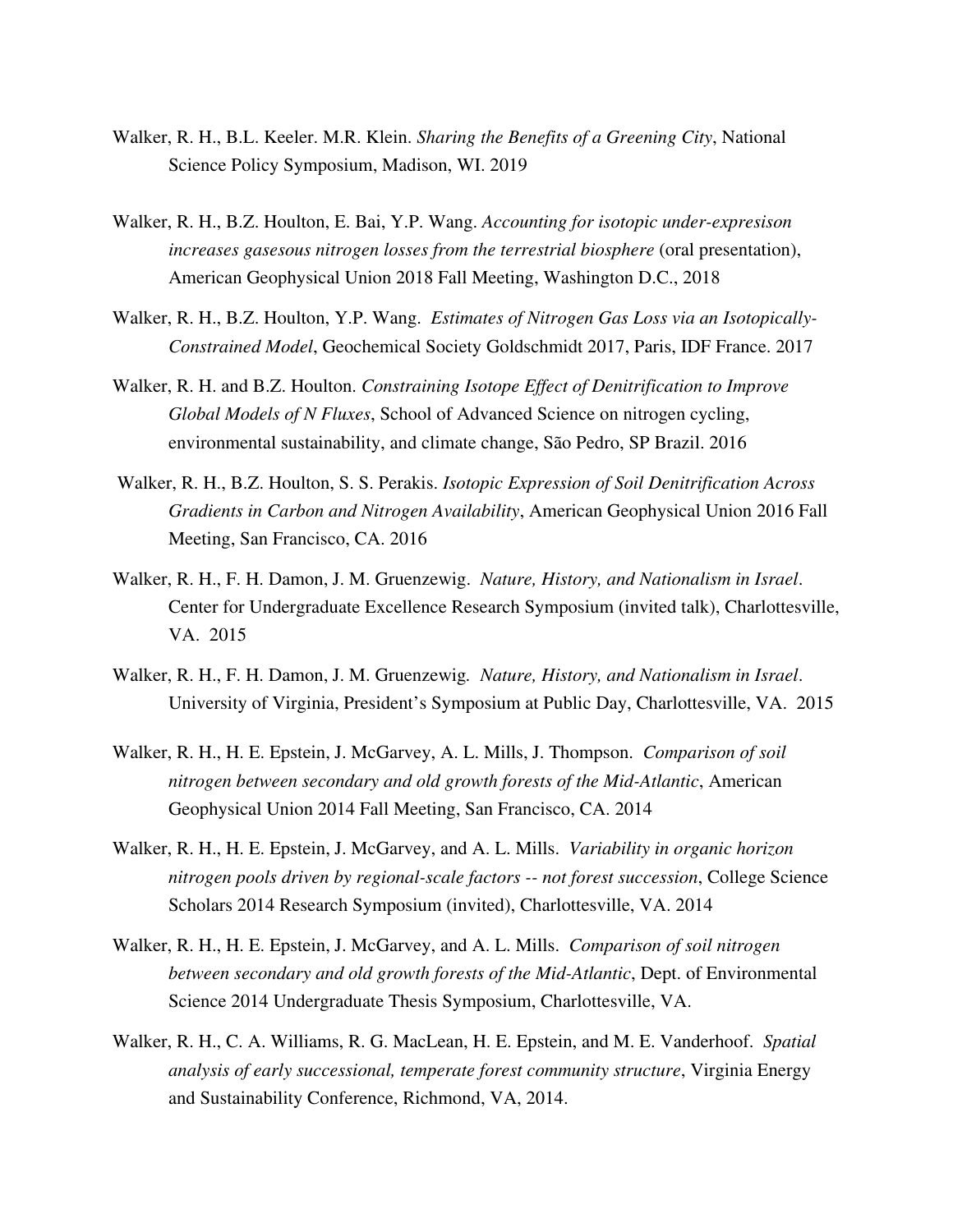- Walker, R. H., C. A. Williams, R. G. MacLean, H. E. Epstein, and M. E. Vanderhoof. *Spatial analysis of early successional, temperate forest community structure*, Dept. of Environmental Sciences Annual Symposium, Charlottesville, VA, 2014.
- Walker, R. H., C. A. Williams, R. G. MacLean, H. E. Epstein, and M. E. Vanderhoof. *Spatial analysis of early successional, temperate forest community structure*, American Geophysical Union 2013 Fall Meeting, San Francisco, CA.
- Walker, R. H., C. A. Williams, R. G. MacLean, and M. E. Vanderhoof. *Two-dimensional analysis of forest community structure following a disturbance*, 21st annual Harvard Forest Summer Program Research Symposium, Petersham, MA, 2013.
- Walker, R. H., H. E. Epstein, and J. McGarvey. *Nitrogen cycling through forest succession - field and laboratory methodology*, Environmental Science Organization 2012 Research Symposium, Charlottesville, VA.
- Walker, R. H., H. E. Epstein, and J. McGarvey. *Comparison of soil nitrogen in secondary and old growth forests of the Mid-Atlantic*, College Science Scholar 2012 Research Symposium, Charlottesville, VA.

#### **COMMUNITY ENGAGEMENT and OUTREACH and MENTORSHIP**

- Community spatial data analysis for *Parks and Power*. Conduct environmental and spatial data analysis to inform activism around environmental and housing justice in Minneapolis. Jun. 2019 – present.
- Organizer with *Science for the People*. Translating scientific research into common language to empower local environmental and social justice movements with scientific data. May. 2019 – present.
- Volunteer with the *City of Minneapolis Green Zones Initiative*. The Green Zones Initiative works to advance social and environmental justice for communities of color and indigenous communities in North and South Minneapolis through initiatives to reduce pollution and improve environmental and community health. Nov. 2018 – present.
- Docent at the *Sacramento Powerhouse Science Discovery Museum.* Plan and lead outreach programs and science lessons on topics including climate change, natural history, and ecology to students and adults. Aug. 2016 – Aug 2017.
- Founding member and Co-Chair UCD chapter of *Girls Outdoor Adventure and Leadership in Science (GOALS)* promoting women in scientific research. Aug. 2017 – June 2018.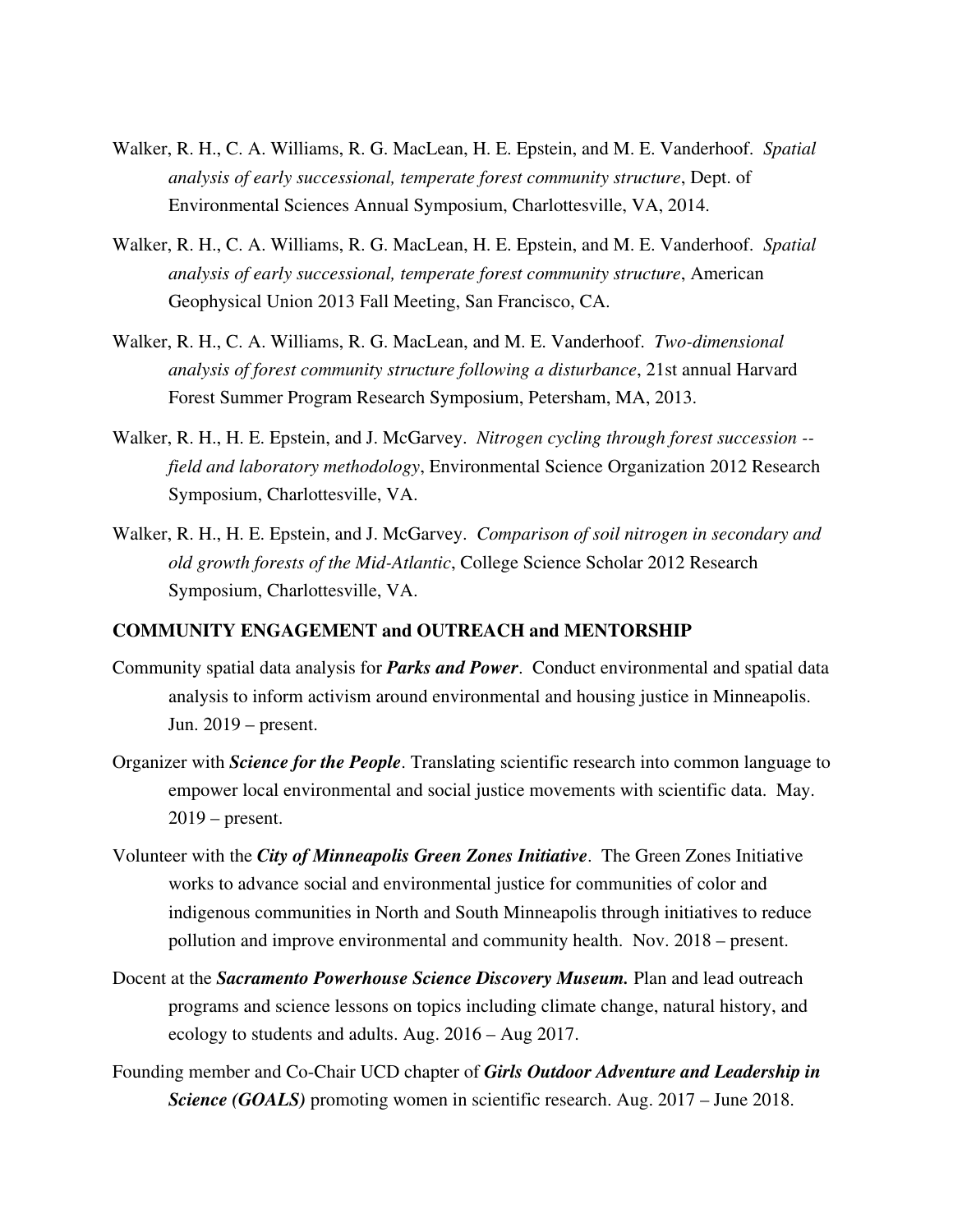- Founding member of *Science Informed Leadership*, a graduate student-led effort to promote scientific evidence-based governance in state and federal policy and regulatory issues, particularly in regard to energy and the environment, education, and public health. Jan. 2017– present.
- Teacher for the *Insight Garden Program*. Program volunteers facilitate holistic classes in local prisons and mental health facilities on meditation, ecotherapy, organic gardening, and basic work and life skills. July 2016 – Aug 2017.
- Volunteer with the *Students for Environmental Education in Davis Schools* organization. Conduct environmental education and outreach programs in Davis public elementary schools. Sept. 2015 – June 2018.
- Mentor with the UC Davis chapter of *EnvironMentors.* Program aims to nurture and enhance opportunities in environmental sciences, technology, mathematics, and engineering for underrepresented minority high school students. Graduate student mentors guide high school mentees through a hands-on science research project. Sept. 2015 – June 2018.
- *Crafting for Conservation*, member. A student-run organization aimed at promoting waste reduction through the reuse of waste materials and through educational events. Aug. 2013 – May 2015.
- Volunteer with *the Science Fair Mentoring Program* at UVA. Work to help middle school students design, implement, and present original science fair projects to promote interest in science and an understanding of the scientific method. Aug. 2012 - May 2013.
- UVa *Environmental Science Organization*. Responsible for organizing lectures, career forums, and social activities in order to promote undergraduate research and fellowship within the department. Aug. 2011 – May 2015

#### **ACADEMIC SERVICE**

- Co-Chair UMN Ecology, Evolution, and Biology (EEB) Graduate Student Ethics and Aesthetics Committee. Plan seminars, speakers, panels, and student discussions on topics in ethics in careers in science. Aug. 2016 – June 2018.
- UMN Council of Graduate Students, EEB representative. Represent the opinions of ecology students to the graduate student governing-body and to university-wide committees. Sept.  $2018$  – present.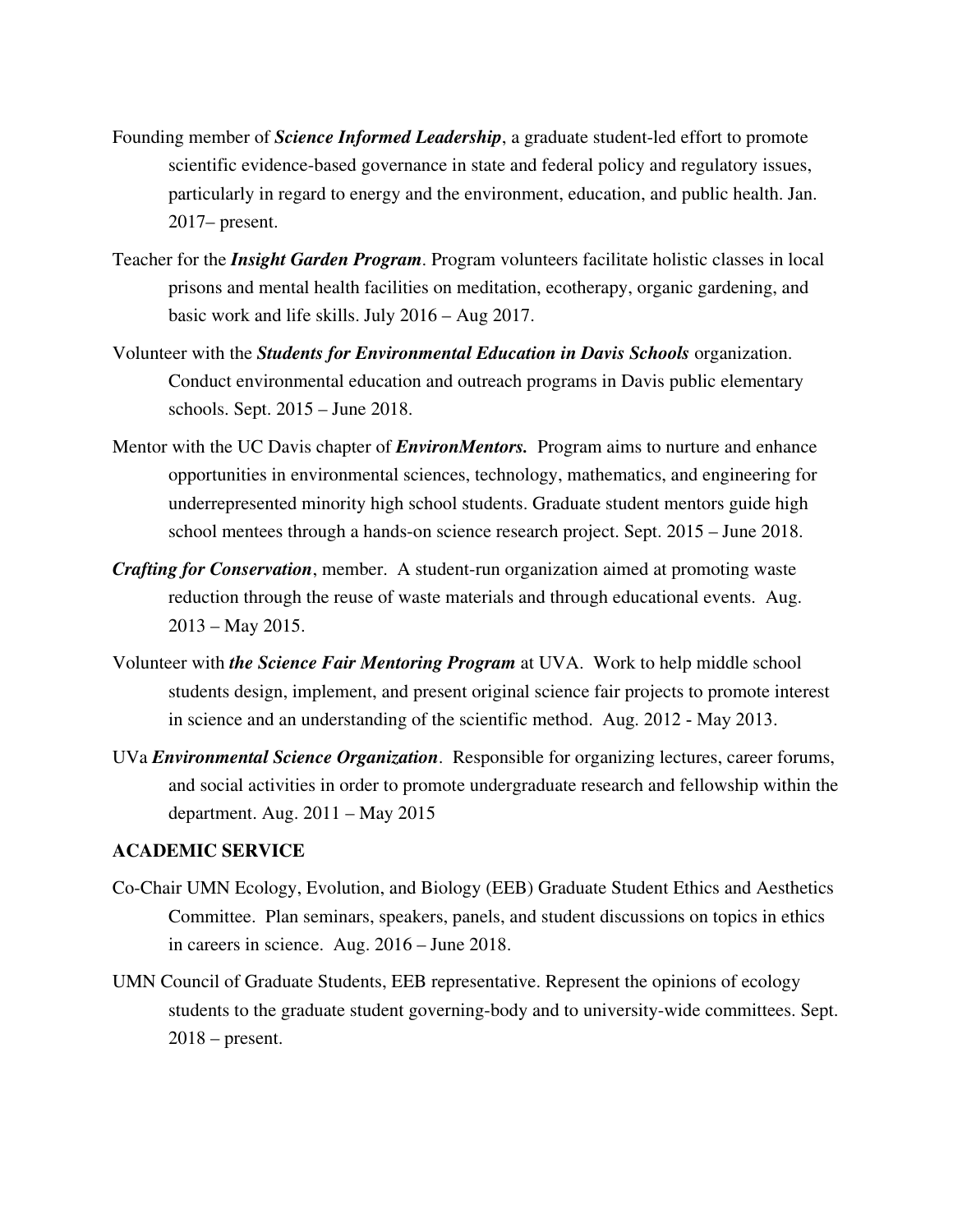- Co-Chair UCD Ecology Graduate Student Association. Provide ecology graduate students with support through administration of professional and social programs and represent the graduate students to university. Aug. 2016 – June 2018.
- Chair of the 2015-16 UCD GGE Symposium Committee. Responsible for managing committee activities to prepare for and run the annual Symposium in Ecology. Sept. 2015 – June 2018.
- UC Davis Graduate Student Association, Ecology representative. Represent the opinions of ecology students to the graduate student governing-body and to university-wide committees. Sept. 2015 – June 2018.
- UVa Student Council's Sustainability Committee. Co-Chair from April 2013 April 2014. Responsible for planning and managing the committee's activity to promote sustainability on grounds through institutional reform and grassroots student efforts. Sept. 2011 – May 2015.
- UVa College Council Research Grant Chair. Responsible for organizing the structure and implementation of the grant program and for heading the recipient selection process. Apr. 2013 – Mar. 2015.
- UVa Honor Committee Member. Administered the Honor System at UVa, an entirely studentrun judiciary organization. Duties included investigating cases, advising accused students, serving as advocates in Honor trials, and educating the University community about the Honor System. Sept. 2011 – May 2015.
- UVa Dept. Of Environmental Sciences Student Representative to the College Council. Responsible for representing the needs of the department to the Council and for organizing educational events to create a sense of unity within the Environmental Sciences Department and within the College of Arts and Sciences as a whole. Sept. 2012 – Mar. 2013.

#### **TEACHING EXPERIENCE**

- Graduate Student Teacher (primary course instructor, supervised by faculty member) for 'Ecological Implications of Soil Chemistry' (ECL 290), 10 students graduate seminar, led planned and prepared course material and guided group discussions, University of California, Davis, Spring 2017.
- Teaching Assistant for 'Global Environmental Interactions' (ESM 120), 140 students in the class, led 5 sections of 20 students each. Led discussion sections on atmosphere and